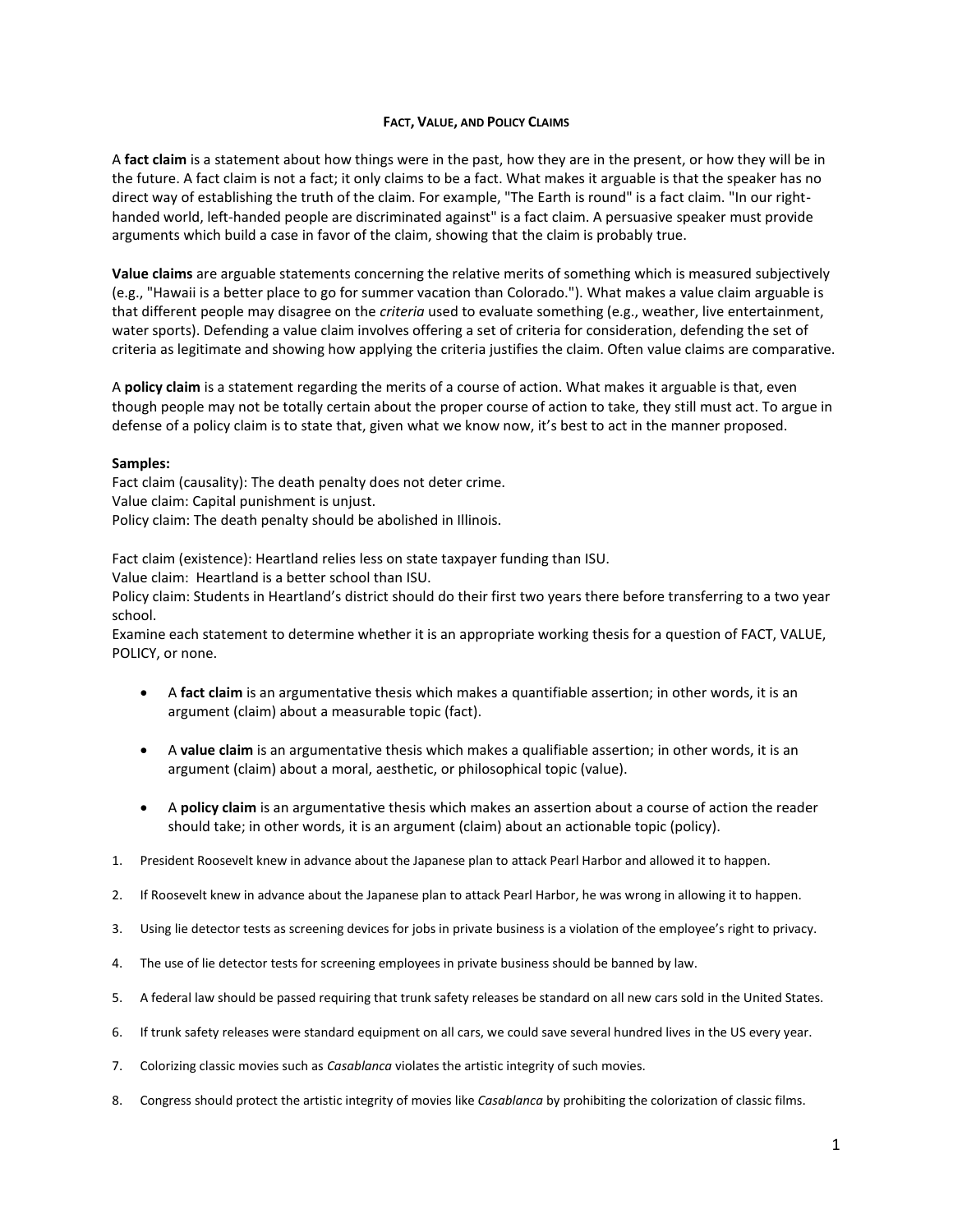#### **SIX ORGANIZATIONAL STRUCTURES FOR ARGUMENTS AND PERSUASIVE SPEECHES**

## **1. Statement of Reasons**

This structure is a version of the categorical pattern listed in chapter 5 of your text. It is best used with audiences who you believe would already be in favor of your claim (positive) or who are un-invested in or uneducated about your topic (neutral). It should only be used with fact or value claims. This speech introduces your claim and then offers evidence to show how you have benefited from believing your claim that you believe will impact our understanding and invite us to believe what you believe, too.

- P Intro provides standard parts with purpose statement providing main claim and preview outlining each of the reasons you believe your claim and that you think will impact us.
- P Body has several points that represent your reasons for making your claim. You should provide support for each of your reasons.
- P Conclusion summarizes the main argument and invites the audience to take action.
- P Be sure to use transitions to explain why your reasons support your main claim. This "reasoning" is very important.

## **2. Speech of Refutation**

This style of speech is particularly suited when your audience is against your opinion but not hostile. You can use this pattern with any type of claim. In it, you identify the major reasons why your audience believes what they do and then invite them to consider alternative information (evidence) and form an alternative view.

- P Intro provides standard parts with purpose statement providing main claim. Preview emphasizes the partial nature of different perspectives and suggests consideration of alternative ideas.
- P Body shows how what others believe and how it is only part of the picture or may even be inaccurate.
- P Conclusion summarizes the whole picture and reframing the options and inviting reconsideration of the audience's point of view in light of the new information provided.

### **3. Classical Argument Structure**

This style is primarily an academic structure and is often used with all types of audiences and claims, but is particularly beneficial for mixed (some positive, some negative) or unknown audiences because it demonstrates "objectivity." This speech is a mix of the previous two.

- P Intro provides standard parts with purpose statement providing main claim.
- P Body has two sections
	- A Section one supports the main claim of the speech with reasons why you believe the way you do. This section is similar to the statement of reasons pattern above.
	- B Section two addresses the audience's concerns about changing their point of view and offers a reframing of it for them.
- P Conclusion summarizes the main points of the argument, including reasons why you believe what you do, how the audience may benefit from changing their point of view, and an invitation to participate in a meaningful action that supports your claim.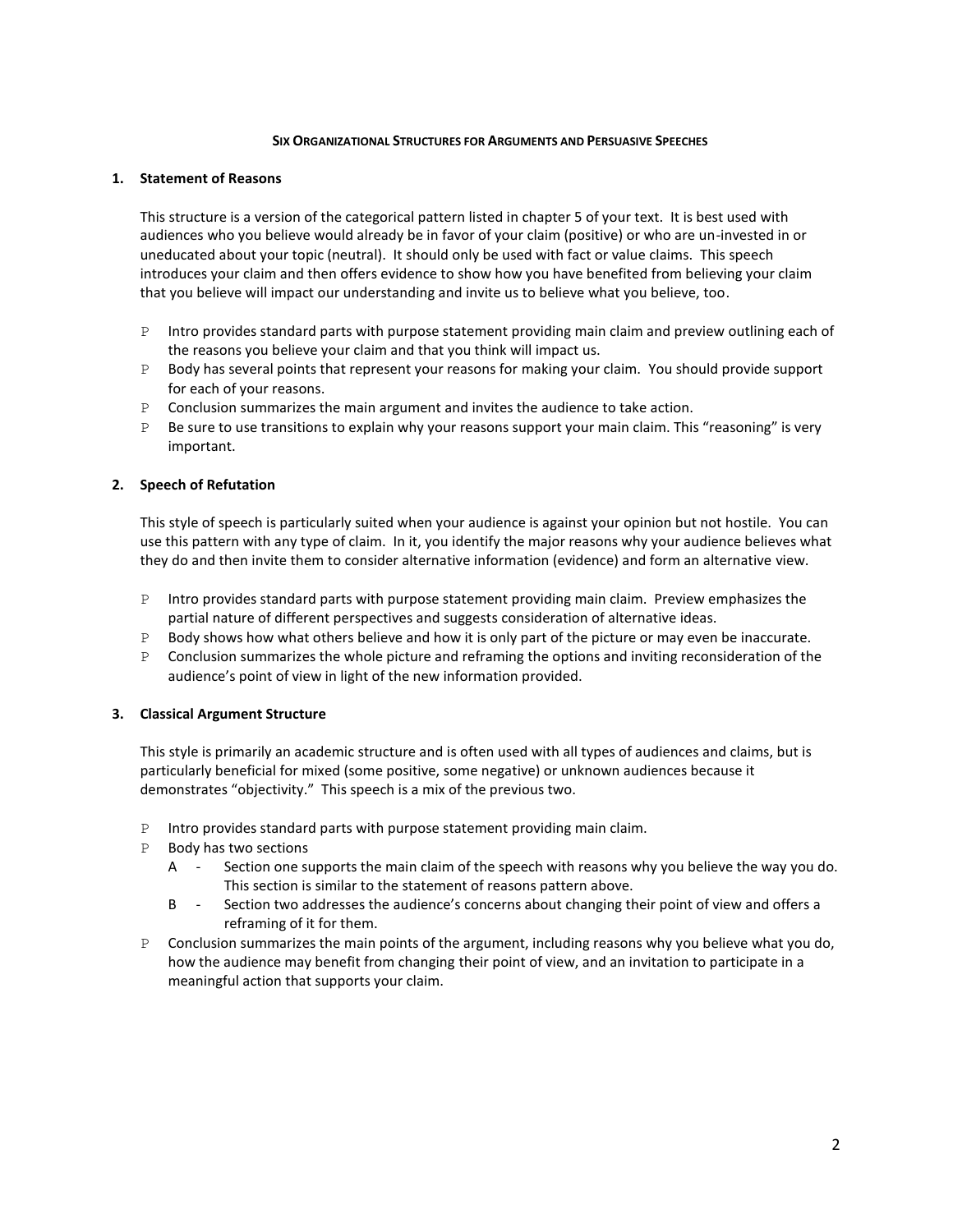# **4. Delayed Thesis Structure (Rogerian Argument)**

This style is often difficult to accomplish. It requires strong organizational skills and excellent understanding of your audience. This structure is effective for hostile or close-minded audiences and can be used with any type of claim. It is not designed to convince the audience but to invite them to reconsider if their beliefs or actions are really congruent with their values—or if there is a perspective or way of seeing the problem that could meet their (or everyone's) needs better. The focus on this speech is identifying and capitalizing upon the values of your audience.

- P Intro may have limited information and focus on speaker's credibility by creating trust and showing that speaker understands the audience. The preview of points focuses on values the audience holds dear .
- $P$  The body demonstrates how the audience holds certain values or needs as very important. Each point focuses on a separate value and/or need and provides insight into how and why it's important to them.
- P The conclusion summarizes all the values and needs that the audience supports and then offers a suggested solution to meet those values. The conclusion briefly shows how that solution could work and invites audience to explore more.

## 5. **Monroe Motivated Sequence**

This structure is used for audiences favorable to your topic but in need of motivation to act. It should only be used with policy claims and positive, neutral, or disengaged audiences. This structure is listed in your text as Motivated Sequence and has five points to it. It's important to give these points *in order*:

- P Attention: Gain the audiences attention about a need or problem
- P Need: Describe the need or problem, offering negative effects or consequences of it.
- P Satisfaction: Provide solutions to fill the need or solve the problem
- P Visualization: Describe how the world (community or whatever) would be if the recommended solution was in place. This is the key element of this pattern because when we see the vision of what could be, we want to act to make it so.
- P Action: Provide easy action for the audience based on your recommendation and invite them to do it.

### **6. Exemplum (Narrative)**

The exemplum pattern is a type of narrative that has five parts (no intro/body/conclusion). It is designed to capitalize on pathos and requires the speaker to be able to tell a good story that draws the listener in and transports them into the lives of someone who has been affected by the issue. This is a great pattern for sermons. It's also very effective for students who feel constrained by traditional arguments and like to be creative. The moral of the story or the lesson is what makes this pattern persuasive. Each part of the speech basically tells us the same thing in a different way.

- 1. Quote: Tell us quotation that illustrates the value, theme, moral or lesson you want us to understand.
- 2. Source: Identify the source of the quote and talk about them in enough detail to satisfy our understanding of how this quote became known.
- 3. Paraphrase: Put the quote into your own words and help us understand the theme of the quote and how or why it is relevant to you and us.
- 4. Narrative: Tell a story that illustrates the value, lesson, or moral you want us to understand and is the theme of your quote. Use dialog, description, repetition, alliteration, metaphor, and other literary elements as well as dynamic and lively nonverbal elements to draw us into the story and have us experience it. That is, telling us the dog barked is less effective than actually barking. (Hint: an issue students often have is they try to cover too much time in their stories. It can be more effective to pick a very important moment and delve into it.) This is often the where the bulk of time is used.
- 5. Lesson: Invite us to understand the moral and consider how we want to be or act. What important life lesson are you offering us vicariously so that we can learn through your experience?